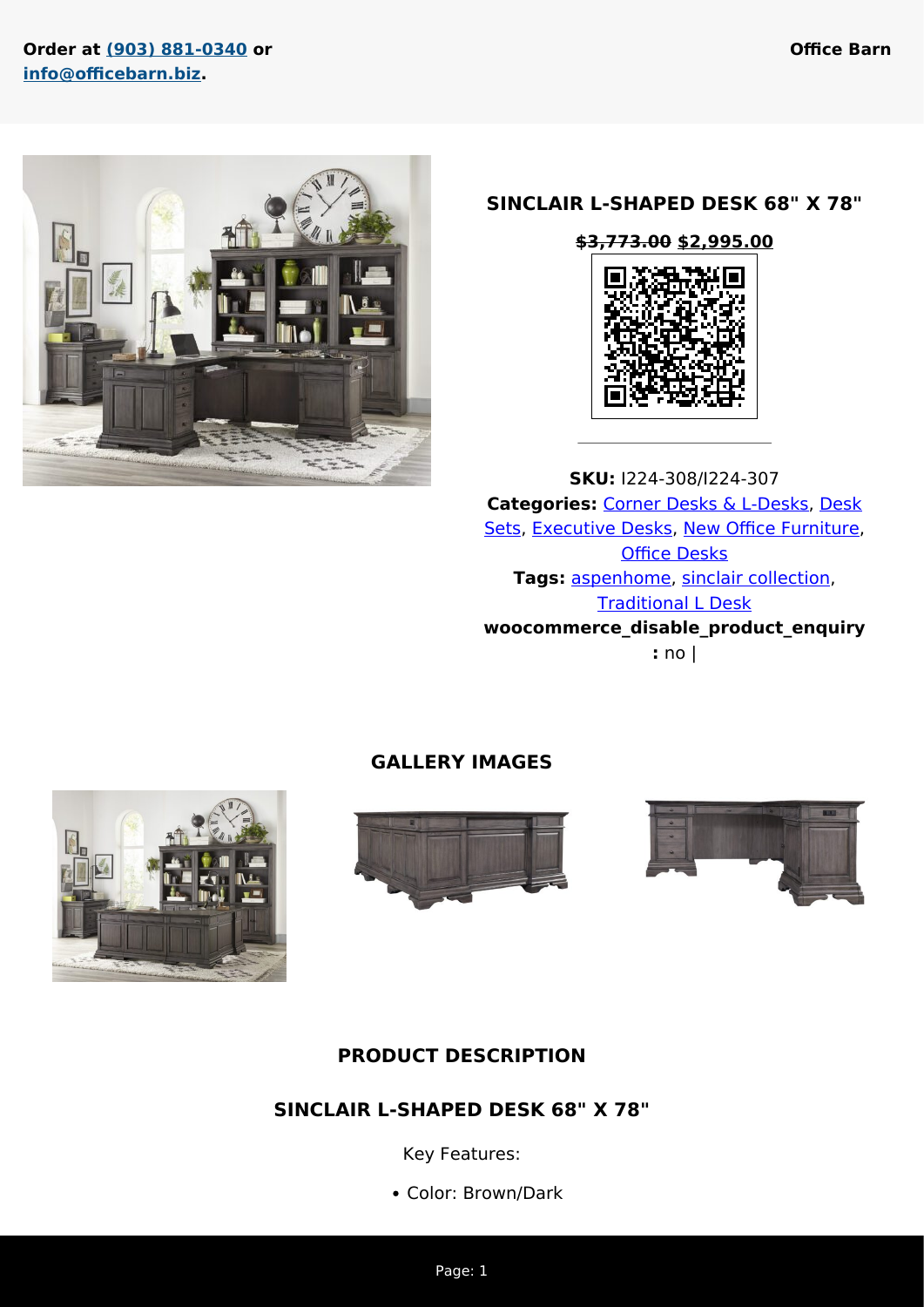- Finish: Ash Grey
- Hardware: Antique Brass
	- File Drawer
- Removeable Partition Organizer
	- Drop Front Keyboard Drawer

• Dual A/C Outlets

- Desk: 69"W x 31"H x 31"D
- Return: 51"W x 31"H x 21"D

Inspired by the latest Traditional designs, the Sinclair collection is a smart look for any home decor. Meticulously crafted with quality in mind, our Sinclair collection will be a staple in your home for years to come. If your furniture has a stone top, it should be protected from liquids, sunlight and temperature extremes. Use a lightly moistened cloth to clean the surface, or consult your furniture retailer for a recommended marble polish. When in storage, the stone top should be stored flat without heavy objects on it. Use caution when moving to protect the stone from breakage.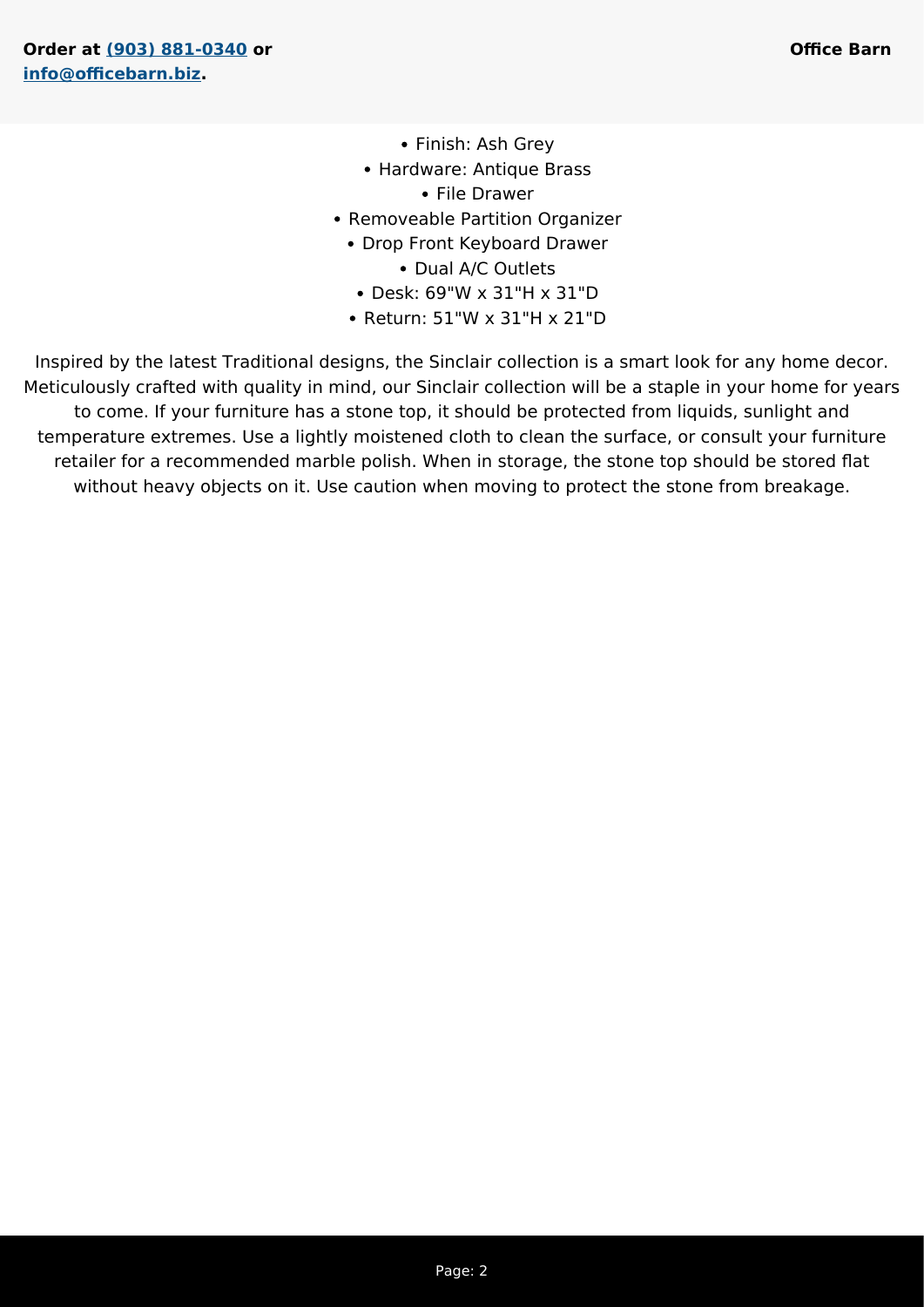## **ADDITIONAL INFORMATION**

**Weight** 100 lbs

Manufacturer **[Aspenhome](https://www.officebarn.biz/manufacturer/aspenhome/)**